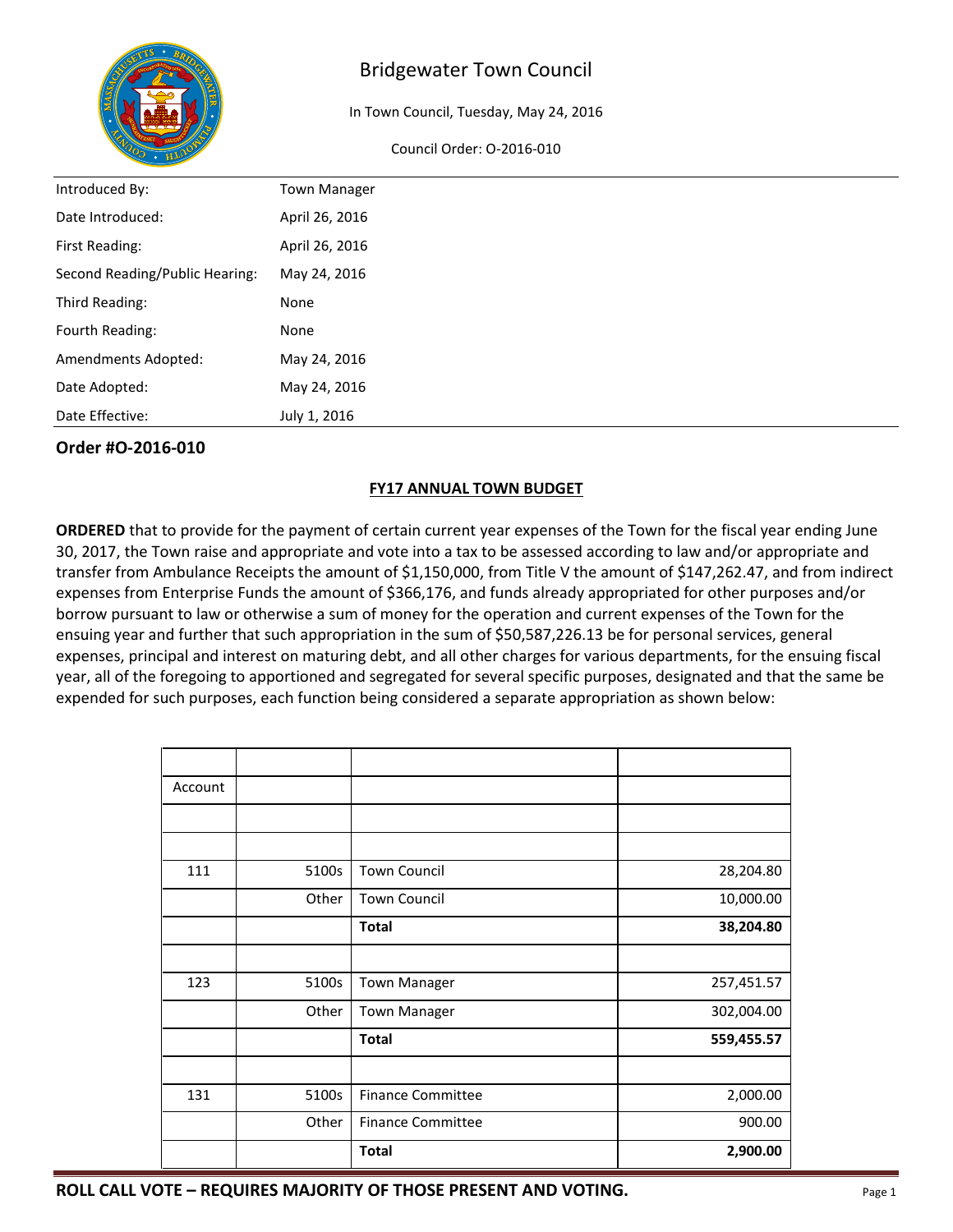| 132 | Other | Reserve Fund Total                    | 60,000.00  |
|-----|-------|---------------------------------------|------------|
|     |       |                                       |            |
| 135 | 5100s | Finance Dept - Town Accountant        | 270,094.17 |
|     | Other | Finance Dept - Town Accountant        | 33,550.00  |
|     |       | <b>Total</b>                          | 303,644.17 |
|     |       |                                       |            |
| 141 | 5100s | Finance Dept - Assessors              | 123,006.21 |
|     | Other | Finance Dept - Assessors              | 84,840.00  |
|     |       | <b>Total</b>                          | 207,846.21 |
|     |       |                                       |            |
| 145 | 5100s | Finance Dept - Treasurer/Collector    | 242,976.53 |
|     | Other | Finance Dept - Treasurer/Collector    | 59,547.00  |
|     |       | <b>Total</b>                          | 302,523.53 |
|     |       |                                       |            |
| 151 | 5100s | Law                                   | 63,998.54  |
|     | Other | Law                                   | 10,000.00  |
|     |       | <b>Total</b>                          | 73,998.54  |
|     |       |                                       |            |
| 155 | 5100s | MIS Computer                          | 72,806.97  |
|     | Other | MIS Computer                          | 234,531.00 |
|     |       | <b>Total</b>                          | 307,337.97 |
|     |       |                                       |            |
| 161 | 5100s | <b>Town Clerk</b>                     | 155,743.56 |
|     | Other | <b>Town Clerk</b>                     | 41,641.00  |
|     |       | <b>Total</b>                          | 197,384.56 |
|     |       |                                       |            |
| 166 | 5100s | Parking Clerk                         | 15,375.00  |
|     | Other | Parking Clerk                         | 750.00     |
|     |       | <b>Total</b>                          | 16,125.00  |
|     |       |                                       |            |
| 171 | 5100s | Conservation                          | 73,064.76  |
|     | Other | Conservation                          | 500.00     |
|     |       | <b>Total</b>                          | 73,564.76  |
|     |       |                                       |            |
| 175 | 5100s | <b>Planning Community Development</b> | 139,795.79 |
|     | Other | Planning Community Development        | 3,500.00   |
|     |       | <b>Total</b>                          | 143,295.79 |
|     |       |                                       |            |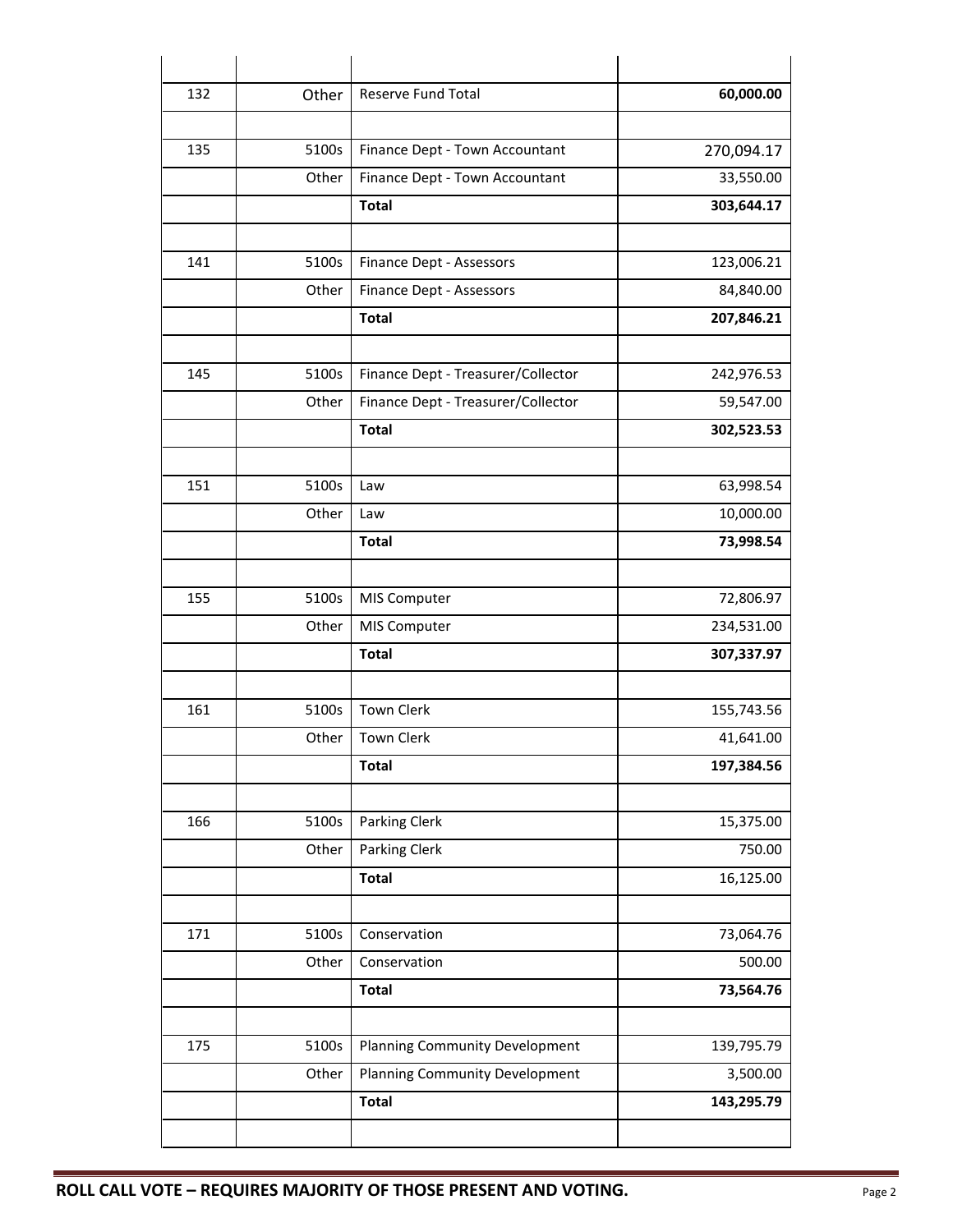| 176 | 5100s | <b>Zoning Appeals</b>              | 6,773.48      |
|-----|-------|------------------------------------|---------------|
|     | Other | <b>Zoning Appeals</b>              | 150.00        |
|     |       | <b>Total</b>                       | 6,923.48      |
|     |       |                                    |               |
| 192 | 5100s | <b>Town Buildings</b>              | 0             |
|     | Other | <b>Town Buildings</b>              | 186,000.00    |
|     |       | <b>Total</b>                       | 186,000.00    |
|     |       |                                    |               |
| 210 | 5100s | Police                             | 4,463,966.47  |
|     | Other | Police                             | 161,889.00    |
|     |       | <b>Total</b>                       | 4,625,155.47  |
|     |       |                                    |               |
| 220 | 5100s | Fire                               | 4,340,493.45  |
|     | Other | Fire                               | 290,250.00    |
|     |       | <b>Total</b>                       | 4,630,743.45  |
|     |       |                                    |               |
| 240 | 5100s | <b>Inspectional Services</b>       | 368,821.35    |
|     | Other | <b>Inspectional Services</b>       | 53,325.00     |
|     |       | <b>Total</b>                       | 422,146.35    |
|     |       |                                    |               |
| 292 | 5100s | <b>Animal Control</b>              | 27,671.92     |
|     | Other | Animal Control                     | 1,000.00      |
|     |       | <b>Total</b>                       | 28,671.92     |
|     |       |                                    |               |
| 306 | 5601  | <b>BRISTOL AGRICULT TUITION</b>    | 94,300.00     |
|     | 5601  | <b>BR REG DIST TUITION</b>         | 25,776,321.40 |
|     | 5601  | <b>B/R EXCLUDED DEBT SERVICE</b>   | 1,972,827.04  |
|     | 5601  | <b>BRISTOL PLYMOUTH TUITION</b>    | 1,234,896.00  |
|     | 5601  | NORFOLK COUNTY AGR TUITION         | 110,745.00    |
|     |       | <b>Total</b>                       | 29,189,089.44 |
|     |       |                                    |               |
| 420 | 5100s | Highway                            | 622,770.93    |
|     | Other | Highway                            | 285,375.00    |
|     |       | <b>Total</b>                       | 908,145.93    |
|     |       |                                    |               |
| 421 | 5100s | Snow and Ice                       | 40,000        |
|     | Other | Snow and Ice                       | 41,100        |
|     |       | <b>Total</b>                       | 81,100.00     |
|     |       |                                    |               |
| 424 | 5200s | <b>Street Lights - Electricity</b> | 175,818.00    |
|     |       | <b>Total</b>                       | 175,818.00    |
|     |       |                                    |               |
| 510 | 5100s | <b>Health Department</b>           | 121,276.27    |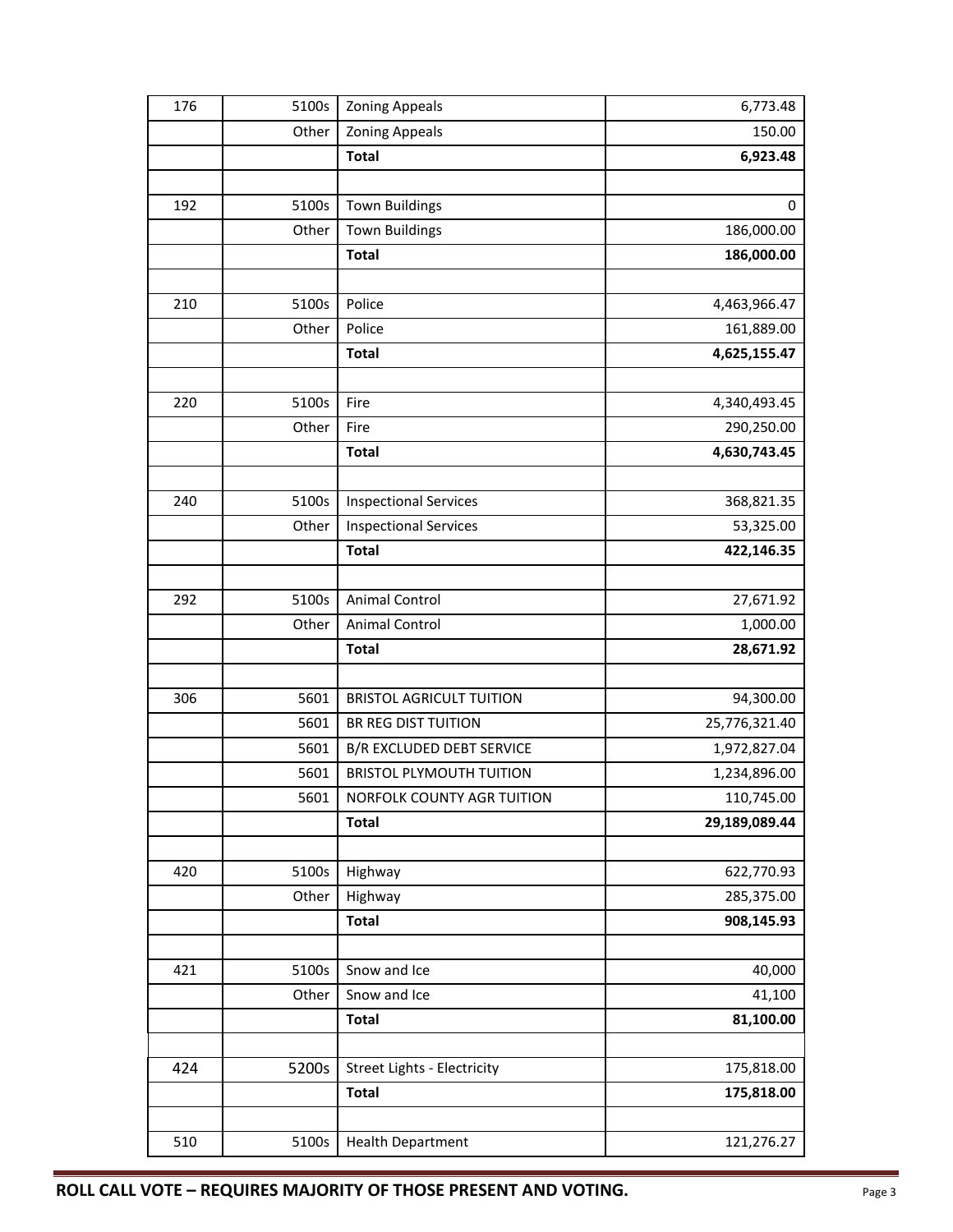|         | Other  | <b>Health Department</b>              | 20,510.00     |
|---------|--------|---------------------------------------|---------------|
|         |        | <b>Total</b>                          | 141,786.27    |
|         |        |                                       |               |
| 541     | 5100s  | Council on Aging                      | 140,491.09    |
|         | Other  | Council on Aging                      | 2,375.00      |
|         |        | <b>Total</b>                          | 142,866.09    |
|         |        |                                       |               |
| 543     | 5100s  | <b>Veterans Services</b>              | 26,617.84     |
|         | Other  | <b>Veterans Services</b>              | 143,988.57    |
|         |        | <b>Total</b>                          | 170,606.41    |
|         |        |                                       |               |
| 610     | 5100s  | Library                               | 422,503.69    |
|         | Other  | Library                               | 121,800.00    |
|         |        | <b>Total</b>                          | 544,303.69    |
|         |        |                                       |               |
| 630     | 5100s  | Recreation                            | 79,373.93     |
|         |        | <b>Total</b>                          | 79,373.93     |
|         |        |                                       |               |
| 702-752 | 5915   | Long and Short Term Debt Total        | 1,061,909.89  |
|         |        |                                       |               |
| 820     | 5600s  | State/County Assessments Total*       | 354,518.00    |
|         |        |                                       |               |
| 830     | 5621   | County Assessment Total*              | 52,054.00     |
|         |        |                                       |               |
| 910     | 5740s  | <b>Blanket Insurance Total</b>        | 300,912.78    |
|         |        |                                       |               |
| 911     | 5170s  | <b>Retirement Total</b>               | 2,807,937.29  |
|         |        |                                       |               |
| 914     |        | Health Life FICA Total                | 2,637,054.85  |
|         |        |                                       |               |
| 915     | 5742   | Police Fire Medical Total             | 8,400.00      |
|         |        |                                       |               |
| 950     | 548002 | Gas and Oil Total                     | 152,000.00    |
|         |        |                                       |               |
|         |        |                                       |               |
|         | 596120 | Transfer to Stabilization Total       | 0             |
|         |        | Less Assessments Not Voted            | (406, 572)    |
|         |        |                                       |               |
|         |        | <b>Total FY16 General Fund Budget</b> | 50,587,226.13 |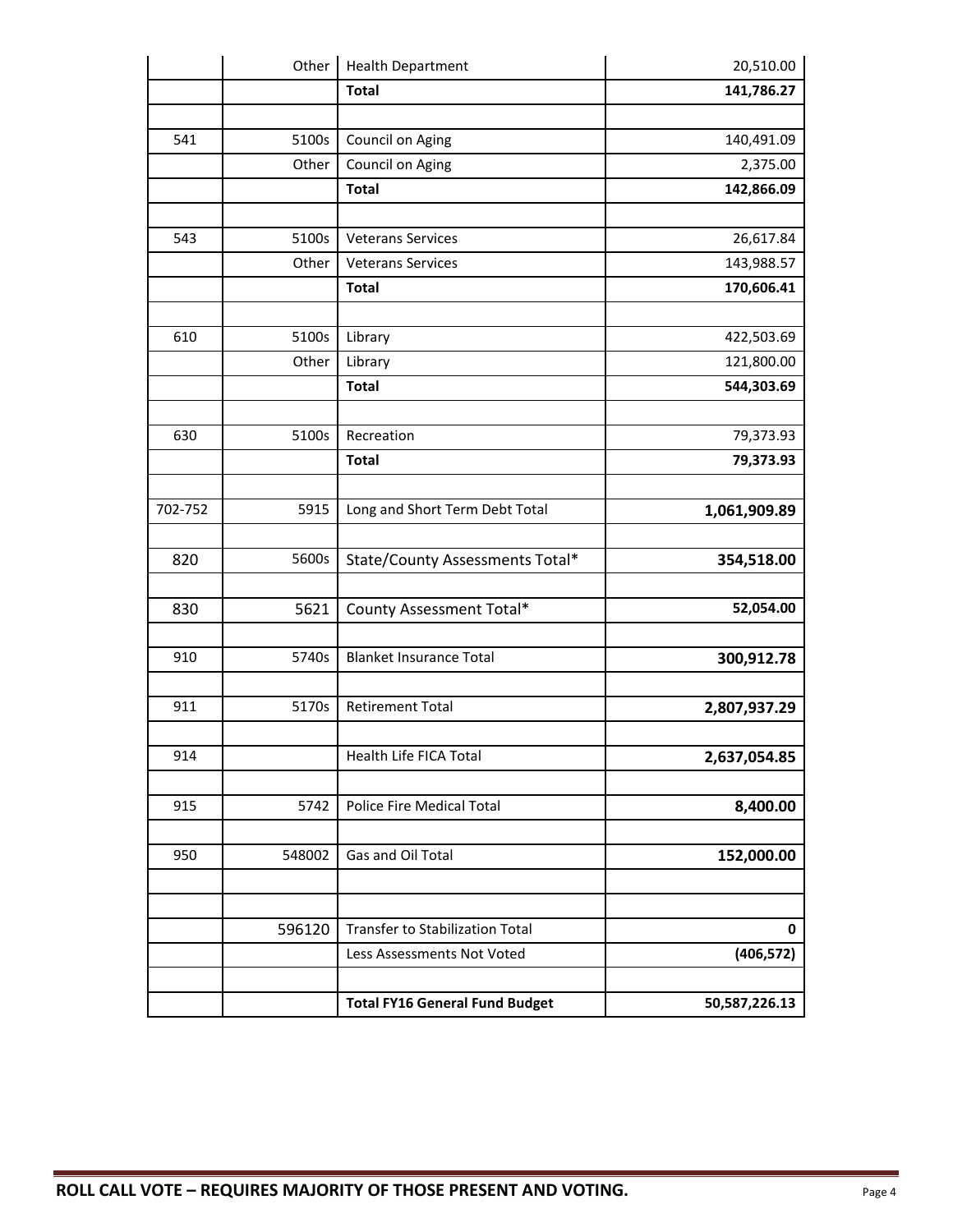*Committee Referrals and Dispositions:*

| Referral(s)                | Disposition(s)                                                                          |
|----------------------------|-----------------------------------------------------------------------------------------|
| Budget & Finance Committee | Met $5/23/16$ : will provide disposition to                                             |
| <b>Finance Commission</b>  | full council $5/24/16$<br>5/23/16: Vote 5-0 recommend passage<br>to Council as amended. |

**In accordance with the applicable provisions of the Town of Bridgewater Home Rule Charter and Town Council Rules and Procedures, the Town Council assembled voted, at their meeting on Tuesday, May 24, 2016, to approve the aforementioned Order by a Roll Call vote (8-0) (Councilor Wright Absent).**

**A TRUE COPY ATTEST:**

\_\_\_\_\_\_\_\_\_\_\_\_\_\_\_\_\_\_\_\_\_\_\_\_\_\_\_\_\_\_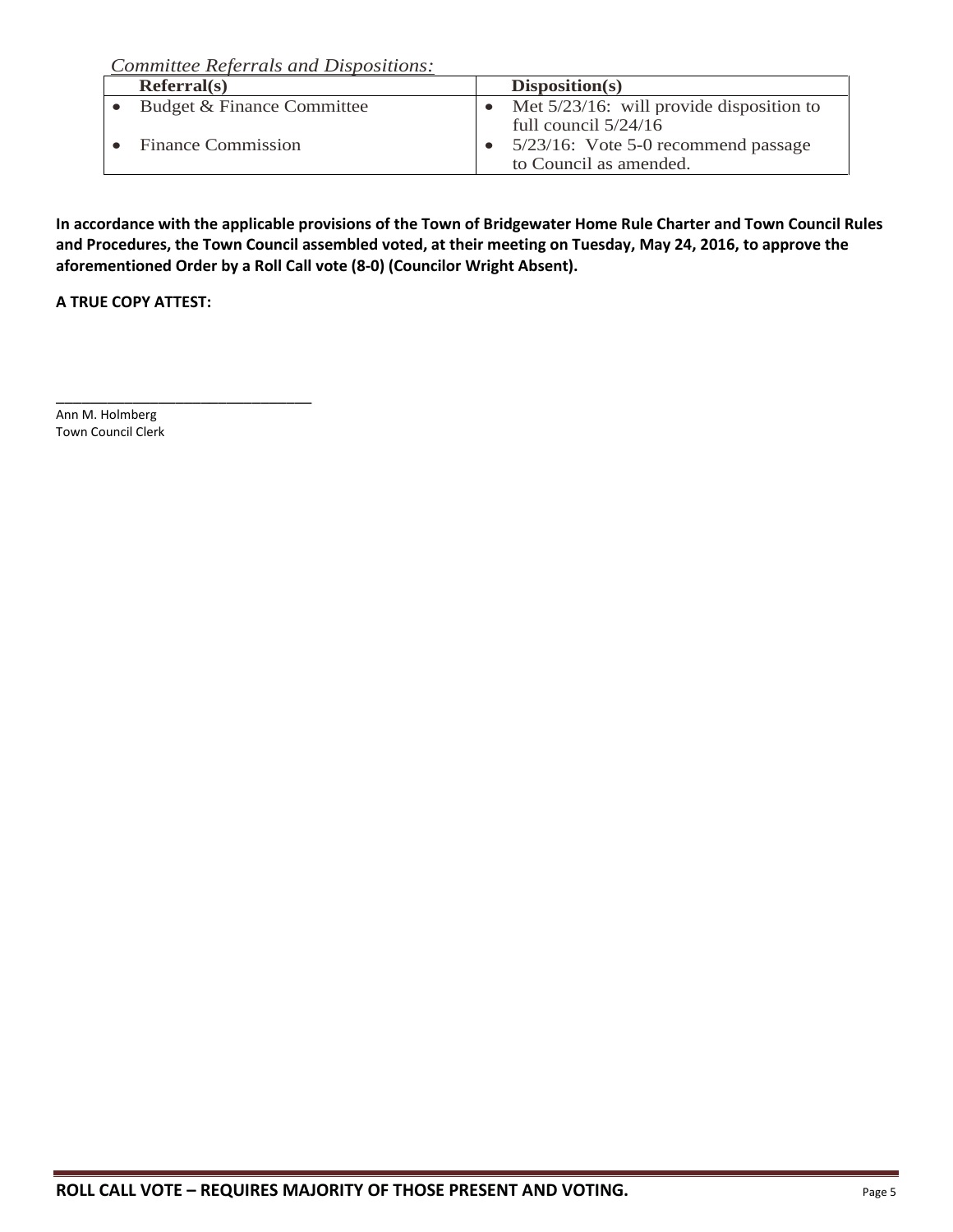

In Town Council, Tuesday, May 24, 2016

Council Order: O-2016-011

| Introduced By:                 | <b>Town Manager</b> |
|--------------------------------|---------------------|
| Date Introduced:               | April 26, 2016      |
| First Reading:                 | April 26, 2016      |
| Second Reading/Public Hearing: | May 24, 2016        |
| Third Reading:                 | None                |
| Fourth Reading:                | None                |
| Amendments Adopted:            | None                |
| Date Adopted:                  | May 24, 2016        |
| Date Effective:                | July 1, 2016        |

## **Order #O-2016-011**

## **FY17 SEWER ENTERPRISE FUND BUDGET**

**ORDERED** to see if the Town will vote to appropriate \$1,680,033.20 from Sewer Enterprise receipts to defray Sewer direct costs and that \$85,492 as appropriated under Order #O-2016-010 be used for Sewer indirect costs, all to fund the totals costs of operations of the Sewer Enterprise as follows:

| <b>Personal Services</b>               | 480,604.00   |
|----------------------------------------|--------------|
| <b>Other Expenses</b>                  | 924,297.20   |
| Debt Service                           | 275,132.00   |
| <b>Appropriated for Direct Costs</b>   | 1,680,033.20 |
|                                        |              |
|                                        | 85,492.00    |
| Indirect Costs - Charged to Enterprise |              |
| <b>Fund from General Fund</b>          |              |
| <b>Total Cost - Sewer Fund</b>         | 1,765,525.20 |

# *Committee Referrals and Dispositions:*

| Referral(s)                | Disposition(s)                       |
|----------------------------|--------------------------------------|
| Budget & Finance Committee | $5/23/16$ : Vote 2-0 recommend       |
|                            | approval.                            |
| <b>Finance Committee</b>   | 5/23/16: Vote 5-0 recommend approval |

**In accordance with the applicable provisions of the Town of Bridgewater Home Rule Charter and Town Council Rules and Procedures, the Town Council assembled voted, at their meeting on Tuesday, May 24, 2016, to approve the aforementioned Order by a Roll Call vote (8-0) (Councilor Wright Absent).**

**A TRUE COPY ATTEST:**

\_\_\_\_\_\_\_\_\_\_\_\_\_\_\_\_\_\_\_\_\_\_\_\_\_\_\_\_\_\_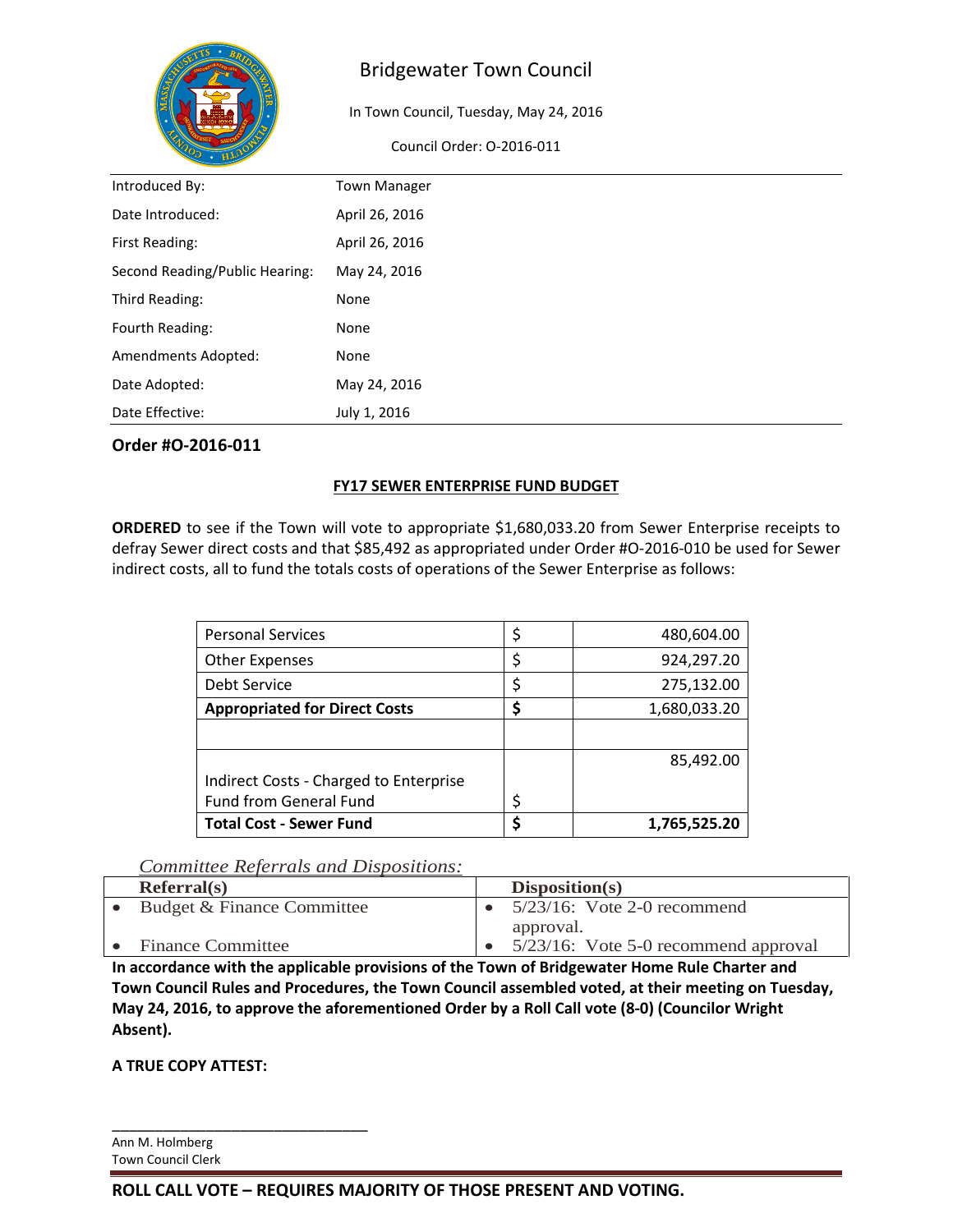

In Town Council, Tuesday May 24, 2016

Council Order: O-2016-012

| Introduced By:                 | <b>Town Manager</b> |
|--------------------------------|---------------------|
| Date Introduced:               | April 26, 2016      |
| First Reading:                 | April 26, 2016      |
| Second Reading/Public Hearing: | May 24, 2016        |
| Third Reading:                 | None                |
| Fourth Reading:                | None                |
| Amendments Adopted:            | None                |
| Date Adopted:                  | May 24, 2016        |
| Date Effective:                | July 1, 2016        |

### **Order O-2016-012**

## **FY17 WATER ENTERPRISE FUND BUDGET**

**ORDERED** to see if the Town will vote to appropriate \$3,036,081.21 from Water Enterprise receipts to defray Water direct costs and that \$116,617.00 as appropriated under Order #O-2016-010 be used for water indirect costs, all to fund the totals costs of operations of the Water Enterprise as follows:

| 660,293.00   |
|--------------|
| 1,709,569.24 |
| 666,218.97   |
| 3,036,081.21 |
|              |
|              |
| 116,617.00   |
|              |
| 3,152,698.21 |
|              |

## *Committee Referrals and Dispositions:*

| Referral(s)                | Disposition(s)                          |
|----------------------------|-----------------------------------------|
| Budget & Finance Committee | 5/24/16: Vote 2-0 recommend approval    |
| Finance Committee          | $5/24/16$ : Vote 5-0 recommend approval |

**In accordance with the applicable provisions of the Town of Bridgewater Home Rule Charter and Town Council Rules and Procedures, the Town Council assembled voted, at their meeting on Tuesday, May 24, 2016, to approve the aforementioned Order by a Roll Call vote (8-0) (Councilor Wright Absent).**

**A TRUE COPY ATTEST:**

\_\_\_\_\_\_\_\_\_\_\_\_\_\_\_\_\_\_\_\_\_\_\_\_\_\_\_\_\_\_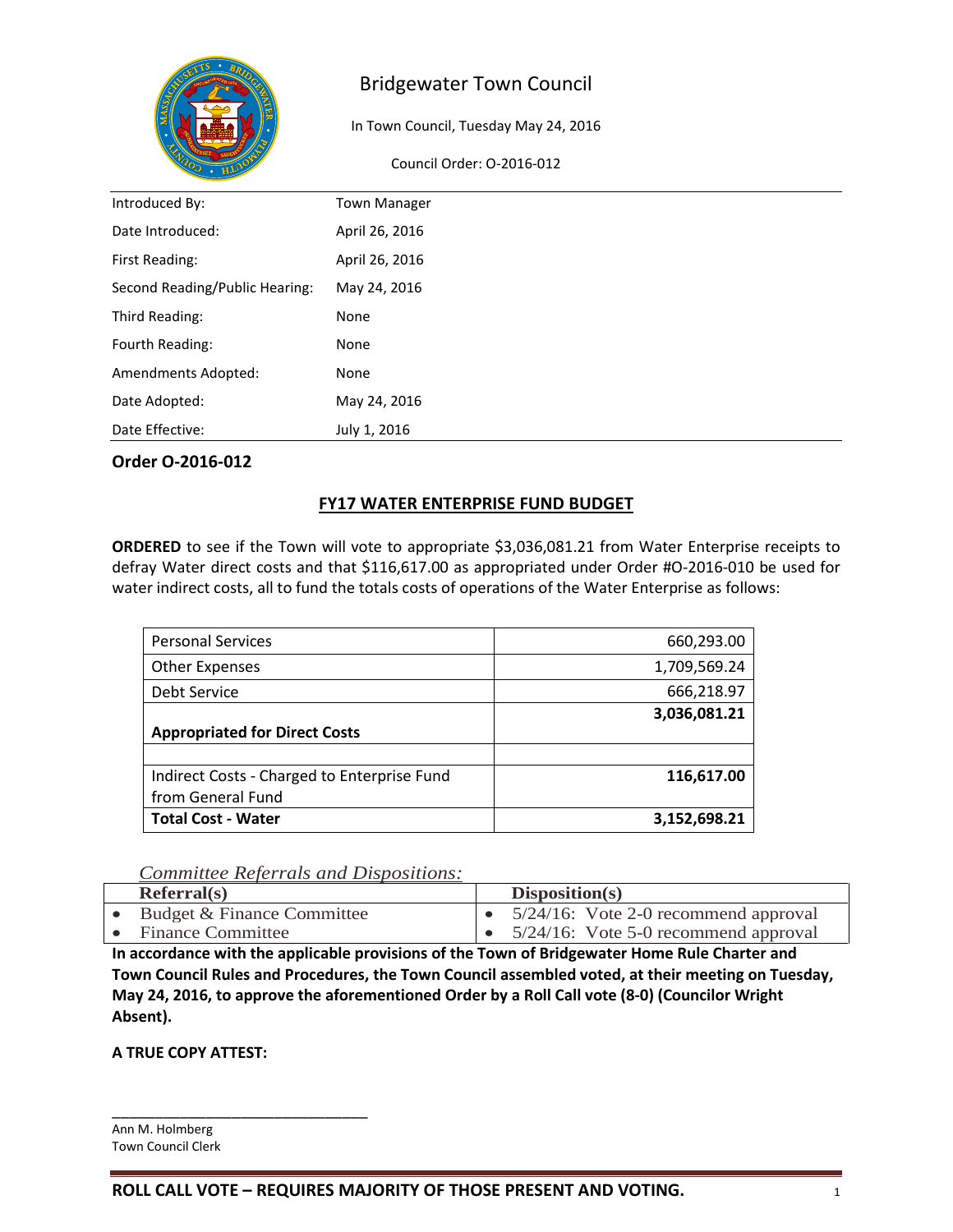

In Town Council, Tuesday, May 24, 2016

Council Order: O-2016-013

| Introduced By:<br><b>Town Manager</b><br>Date Introduced:<br>April 26, 2016<br>April 26, 2016<br>First Reading:<br>Second Reading/Public Hearing:<br>May 24, 2016<br>Third Reading:<br>None<br>Fourth Reading:<br>None<br>Amendments Adopted:<br>May 24, 2016<br>Date Adopted:<br>May 24, 2016<br>Date Effective:<br>July 1, 2016 |  |
|-----------------------------------------------------------------------------------------------------------------------------------------------------------------------------------------------------------------------------------------------------------------------------------------------------------------------------------|--|
|                                                                                                                                                                                                                                                                                                                                   |  |
|                                                                                                                                                                                                                                                                                                                                   |  |
|                                                                                                                                                                                                                                                                                                                                   |  |
|                                                                                                                                                                                                                                                                                                                                   |  |
|                                                                                                                                                                                                                                                                                                                                   |  |
|                                                                                                                                                                                                                                                                                                                                   |  |
|                                                                                                                                                                                                                                                                                                                                   |  |
|                                                                                                                                                                                                                                                                                                                                   |  |
|                                                                                                                                                                                                                                                                                                                                   |  |

### **Order #O-2016-013**

### **FY17 TRANSFER STATION ENTERPRISE FUND BUDGET**

**ORDERED** to see if the Town will vote to appropriate \$294,853.80 from Transfer Station Enterprise receipts to defray Transfer Station direct costs and that \$40,252.00 as appropriated under Order #O-2016-010 be used for Transfer Station indirect costs, all to fund the totals costs of operations of the Transfer Station Enterprise as follows:

| <b>Personal Services</b>                                                | \$ | 70,000.00  |
|-------------------------------------------------------------------------|----|------------|
| <b>Other Expenses</b>                                                   | Ş  | 224,853.80 |
| Debt Service                                                            | \$ |            |
| <b>Appropriated for Direct Costs</b>                                    | \$ | 294,853.80 |
|                                                                         |    |            |
| Indirect Costs - Charged to Enterprise Fund from<br><b>General Fund</b> | \$ | 40,252.00  |
| <b>Total Cost - Transfer Station</b>                                    |    | 335,105.80 |

#### *Committee Referrals and Dispositions:*

| Referral(s)                | Disposition(s)                                                        |
|----------------------------|-----------------------------------------------------------------------|
| Budget & Finance Committee | $5/23/16$ : Vote 2-0 recommend approval                               |
| <b>Finance Committee</b>   | as amended.<br>$5/23/16$ : Vote 5-0 recommend approval<br>as amended. |

**In accordance with the applicable provisions of the Town of Bridgewater Home Rule Charter and Town Council Rules and Procedures, the Town Council assembled voted, at their meeting on Tuesday, May 24, 2016, to approve the aforementioned Order by a Roll Call vote (8-0) (Councilor Wright Absent).**

**A TRUE COPY ATTEST:**

\_\_\_\_\_\_\_\_\_\_\_\_\_\_\_\_\_\_\_\_\_\_\_\_\_\_\_\_\_\_